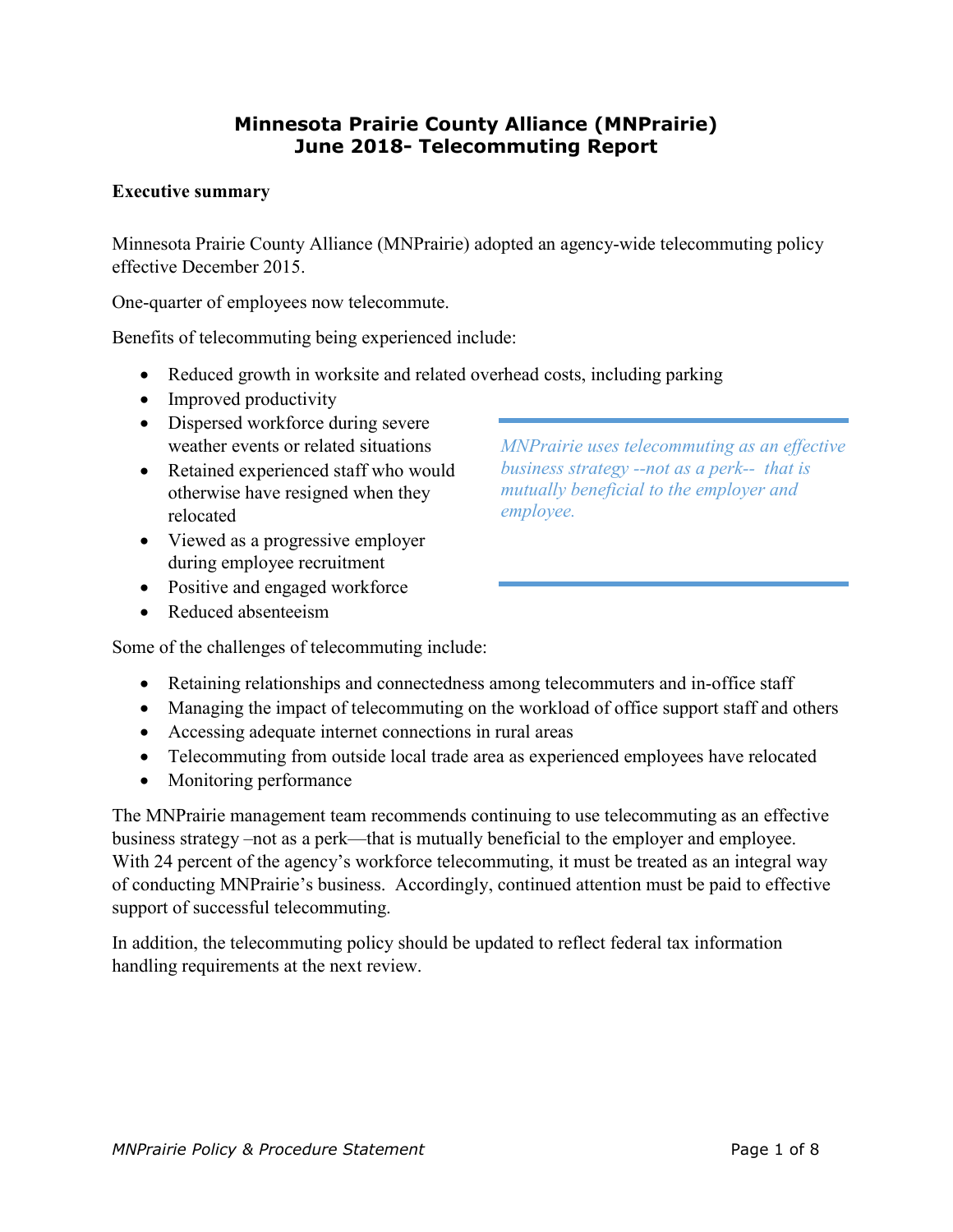#### **Minnesota Prairie County Alliance (MNPrairie) Policy & Procedure Statement**

| Policy No.                    | TBD                                          |
|-------------------------------|----------------------------------------------|
| Title:                        | <b>Telecommuting Policy</b>                  |
| Effective date:               | May 1, 2016                                  |
| Personnel responsible:        | Executive director, managers and supervisors |
| Personnel to whom applicable: | All employees                                |

#### **Table of contents.**

| <b>Topic</b>                                                    | Page |
|-----------------------------------------------------------------|------|
| Purpose of policy                                               |      |
| Definitions                                                     |      |
| Minimum criteria for consideration of telecommuting arrangement | 2    |
| Additional factors considered                                   | 3    |
| Telecommuting agreement requirements                            |      |
| Compensation for telecommuter travel time                       |      |
| Compensation for mileage                                        | 6    |
| Length of agreement and periodic review; termination            |      |

**Purpose of policy.** In an effort to achieve the following benefits, MNPrairie sets forth a policy to define telecommuting, to guide decisions about appropriate telecommuting arrangements, and to clarify employee and MNPrairie responsibilities and obligations when a telecommuting agreement is in place.

Benefits of telecommuting can include the following:

- Improved employee recruitment and retention
- Improved employee morale and greater job satisfaction
- Reduced absenteeism
- Increased employee and work unit productivity
- Improved customer service through ability to focus on work
- Reduced travel time and costs
- Reduced worksite space and related overhead costs, including parking
- Improve disaster recovery and contingency strategy where dispersed workforce is advantageous

**Legal references and authority.** No legal constraints.

#### **Definitions.**

Telecommuting definition and scope**.** For the purposes of this policy, telecommuting is a voluntary arrangement, supported by a telecommuting agreement, between MNPrairie and the employee to conduct their work in a designated offsite workspace, most often the employee's home, on a regular basis.

Other arrangements whereby an employee works at a location other than their primary worksite (such as visiting clients or attending meetings or training off site) or an employee is authorized by a supervisor to work at home for the purposes of completing a brief project or other brief and timelimited arrangements, are not governed by this policy.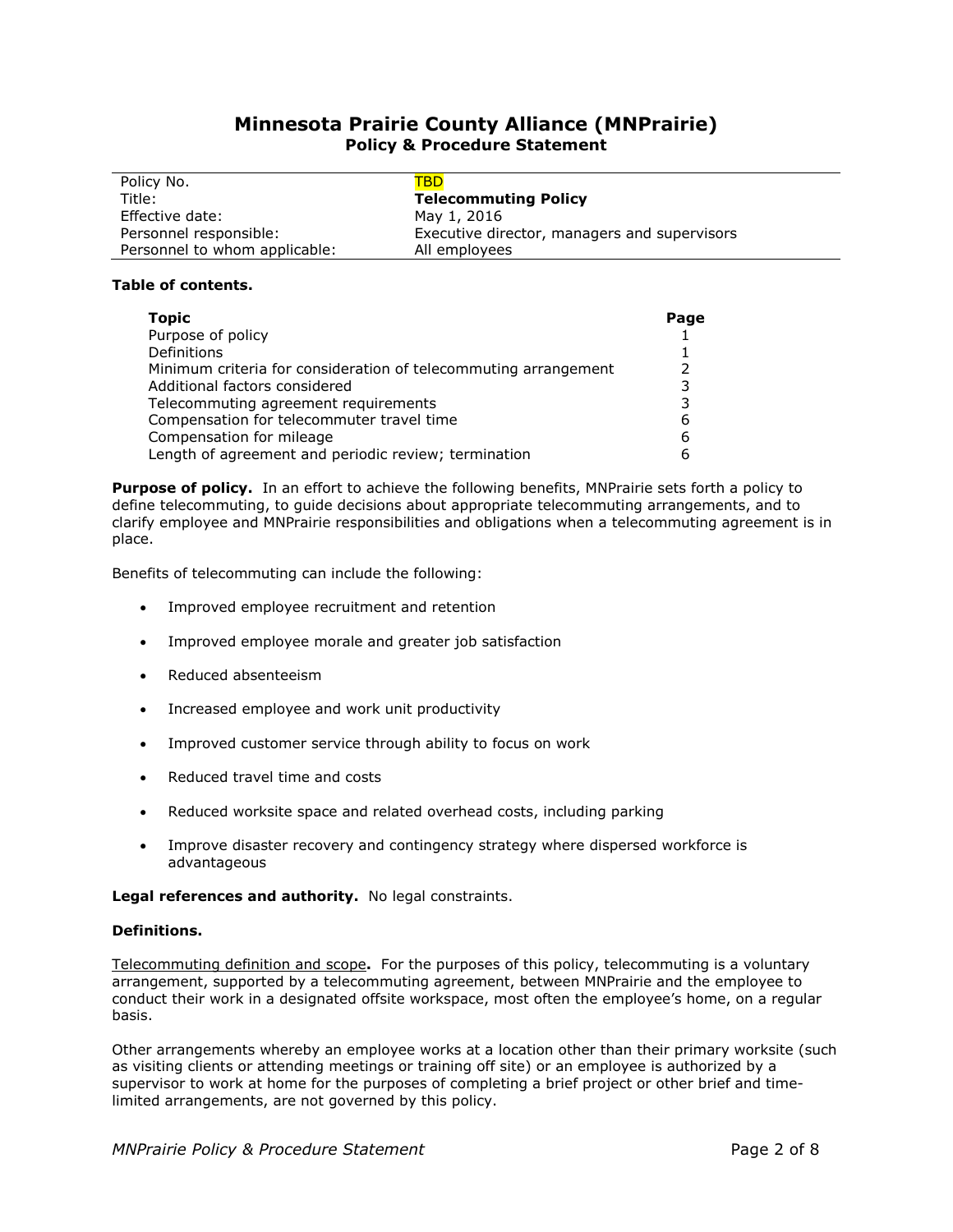Telecommuting does not change the basic terms and conditions of employment.

Primary worksite definition**.** The MNPrairie office in Dodge, Steele, or Waseca counties that the employee would primarily work at if not telecommuting.

Telecommuting worksite definition. The designated offsite workspace in which the employee will regularly conduct their work.

MNPrairie property definition. Supplies, equipment, data or documents provided by MNPrairie or produced by a MNPrairie employee, client, or other party related to MNPrairie business.

**Minimum criteria for consideration of telecommuting arrangement.** The success of a telecommuting arrangement is dependent upon the characteristics of the job, the employee, the employee's home technology, and the supervisor all being well-suited for such an arrangement.

Job minimum requirements. To be considered for a telecommuting arrangement, the employee's job must consist of duties that can be fulfilled while telecommuting, including the following:

- Not require face-to-face contact with clients at a primary worksite.
- Not result in decreased internal or external customer service if conducted through telecommuting.
- Consist of duties that can be fulfilled while telecommuting.

Employee minimum requirements. To be considered for a telecommuting arrangement, the employee must meet the following minimum requirements:

- Be employed with MNPrairie for a minimum of 12 months of continuous employment. A rare exception to this requirement may be considered with approval by the executive director.
- Be in compliance with MNPrairie policies.
- Meet or exceed expectations of their job, informed in part by the employee's most recent performance review.

Technology minimum requirements. To be considered for a telecommuting arrangement, the employee's proposed telecommuting worksite technology must meet the following minimum requirements:

- o Minimum internet connection speed of 5 Mb per second.
- o Internet connection by DSL (digital subscriber line), cable or fiber. Except as provided below, wireless access through internet service providers (ISPs), including microwave or satellite solutions, do not meet this minimum requirement. For a social worker/case manager, wireless access through an ISP microwave solution may meet this minimum requirement unless the employee's supervisor determines at any time–in consultation with the MNPrairie Information Technology (IT) department—that the wireless access connection negatively impacts the employee's productivity.
- $\circ$  Proximity between the employee's router and the intended location of the MNPrairie docking station that enables a connection between the two via an Ethernet cable.

And the employee must meet the following minimum requirements:

• Have the ability to solve basic hardware and software problems.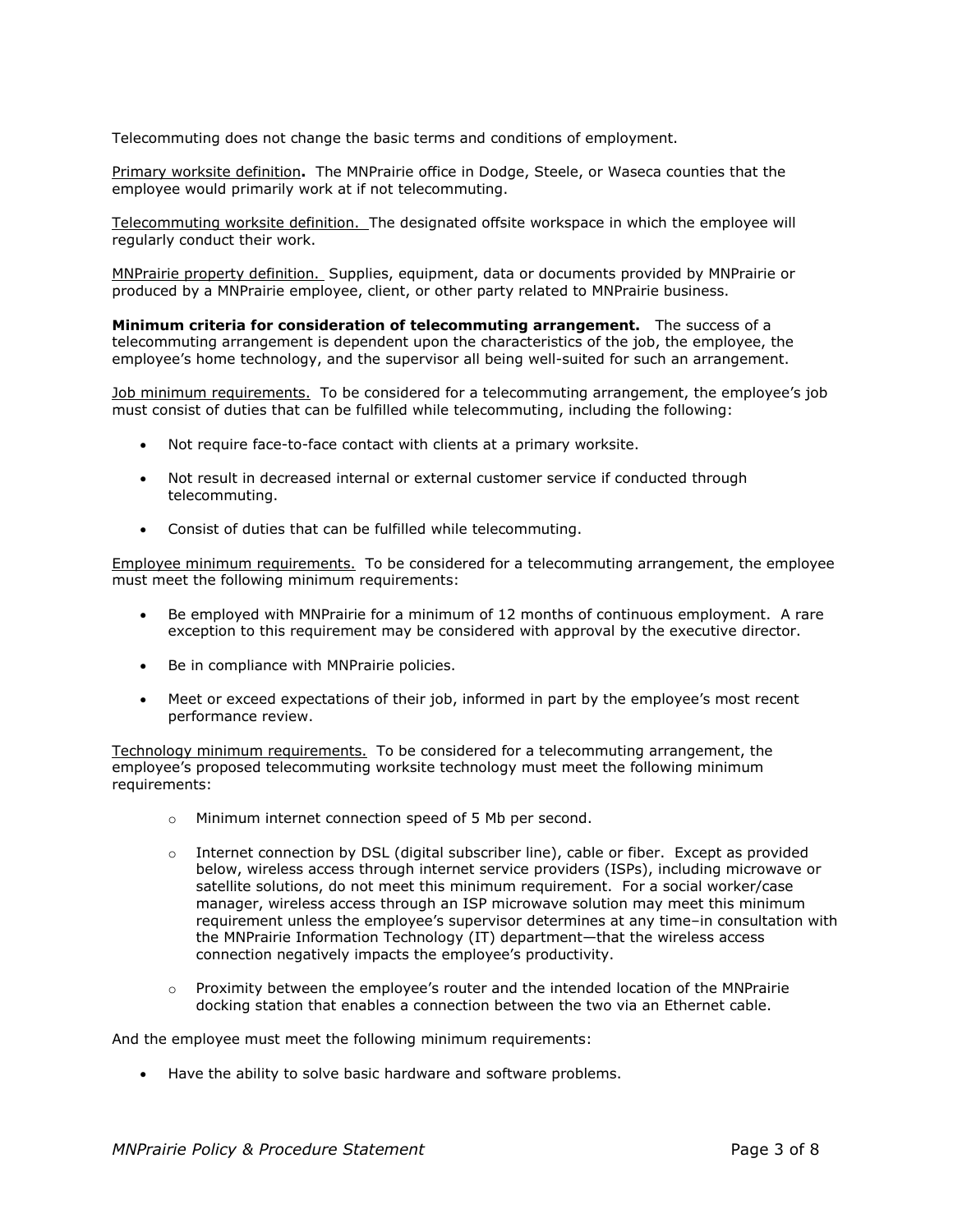- Have a clear understanding of their intended telecommuting worksite network set-up and how to connect MNPrairie equipment to it, including:
	- $\circ$  Location of their home router and how to connect to it directly (not through wi-fi)<br> $\circ$  Location of the Ethernet cable and the USB (universal serial bus) cable port and an
	- Location of the Ethernet cable and the USB (universal serial bus) cable port and any other necessary ports, etc.
- Have read and acknowledged understanding of the remote access documents located in the *How-Tos* folder provided by the MNPrairie Information Technology (IT) department, specifically the guides on:
	- $\circ$  Connecting to the MNPrairie network using VPN (virtual private network)<br> $\circ$  Signing back into Outlook, I vnc. and VPN after changing your password
	- Signing back into Outlook, Lync, and VPN after changing your password
- Have in place an approved *[MNPrairie Remote Access User Security Agreement](http://sda.caseworksmn.org/sites/MNPrairie/MNPrairieForms/Employee%20Forms%2015001600/MNP%201510%20Remote%20Access%20Policy%20-%20Request%20Form%20MNPrairie.doc)* at the time of the approval of the *Telecommuting Application and Agreement*.

Other telecommuting worksite minimum requirements. In addition, the telecommuter's worksite must be established in a manner that enables the employee to:

- Work uninterrupted.
- Secure MNPrairie property for use only for MNPrairie business.
- Secure non-public, protected, and sensitive date from sight and sound by other parties in compliance with federal and state requirements.

**Additional factors considered.** When ascertaining whether a telecommuting arrangement is likely to be successful, the following additional factors will be considered:

- The needs of the employee's work team and division
- Team responsibilities
- Employee's work skills, including organizational, time management, self-motivation, reliability, and ability to work independently.
- Impact of telecommuting on the work of other employees
	- $\circ$  MNP rairie acknowledges that telecommuters may require different in-office support (such as printing and mailing documents, checking and triaging physical mail). Such support may be made available but only as agreed to by the affected employee's supervisor and only to the degree that it is not less efficient for MNPrairie in the aggregate as a result of the telecommuting arrangement. It is important that explicit communication about such arrangements be made as part of establishing the telecommuting arrangement.
- Telecommuting worksite location, including the distance from the primary worksite, distance from the employee's clients, impact on ability to respond timely to client or work team needs, and impact on productivity
- Any other prevailing conditions identified by the supervisor after discussion with management

Seniority is not a factor in determining eligibility to telecommute.

**Telecommuting agreement requirements.** In addition to continuing to meet the minimum requirements for consideration of a telecommuting arrangement that are identified above, the following requirements apply as well: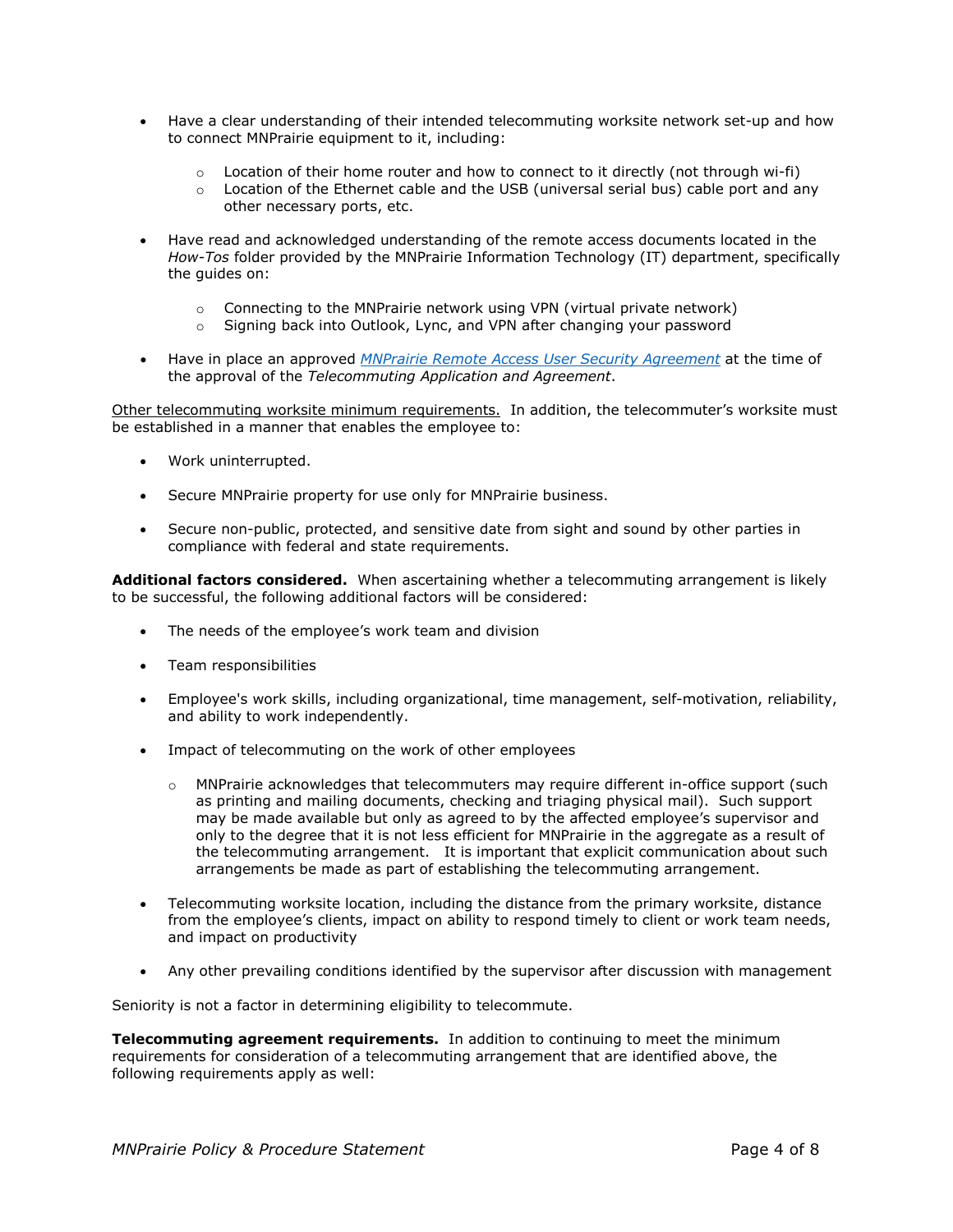- Policy compliance. The telecommuter must comply with all MNPrairie policies. Failure to comply may result in revocation of the telecommuting agreement and/or other appropriate disciplinary action.
- Dependent care. The telecommuter must manage dependent care and personal responsibilities in a manner that would be appropriate if they were working at their primary worksite and in a manner that allows them to successfully meet job requirements. (i.e., Telecommuting is not an appropriate alternative to having dependent care in place.)
- Performance expectations. The telecommuter is expected to be at least as productive, if not more so, than an employee who regularly works at the primary worksite.
- Handling mail. The telecommuter is responsible for making arrangements to handle printing and mailing of their documents and checking and triaging their mail that arrives at their primary worksite in a manner that is timely, appropriate, and consistent with the preceding *additional factors considered* section on the *impact of telecommuting on the work of other employees*. Telecommuter Mail- [OSS sending instructions](http://sda.caseworksmn.org/sites/MNPrairie/HumanResources/Other/Telecommuter%20Mail%20for%20OSS%20to%20Send.docx)
- Telecommuter work schedule. Telecommuting itself does not alter an employee's work schedule. Rather, any changes to a work scheduled are handled in accordance with the work schedule policy.
- Telecommuter availability. The telecommuter is expected to be available at their telecommuting worksite by phone, video-conference, and email during scheduled work hours unless conducting business elsewhere on behalf of MNPrairie as appropriate or unless on approved paid or unpaid leave.

The telecommuter is also expected to be at a primary worksite or other designated location as necessary to attend meetings, training sessions, and as designated by the supervisor, including being called in to work at a primary worksite in special circumstances as deemed necessary by the supervisor, manager, or executive director.

A limited number of telecommuting temporary work stations, known as landing pads, will be available at each of the three MNPrairie worksites for a telecommuter to work at for short durations.

- Equipment malfunction. In the event of an equipment malfunction or internet connectivity weakness, the telecommuter will notify their supervisor and the IT department immediately. If the malfunction or connectivity situation precludes the telecommuter from working on assigned work at their telecommuting worksite, the telecommuter will be assigned other work, and/or report to their primary worksite, or be assigned by their supervisor to another worksite pending the repair of equipment or resolution of the connectivity weakness. Repeated circumstances of equipment failure or connectivity weakness may be cause for review of continued suitability of the telecommuting arrangement.
- Weather emergencies or other extenuating circumstances. If loss of electrical power, heat, or other circumstances preclude the telecommuter from safely and effectively working at their telecommuting worksite, the employee shall consult with their supervisor immediately and report to their primary worksite unless other appropriate arrangements are made with their supervisor (including reporting to an alternative primary worksite or other approved location or taking PTO, vacation, or sick leave in accord with those policies) until the situation is remedied.

See *[Emergency Closings](http://sda.caseworksmn.org/sites/MNPrairie/PoliciesProcedures/MNPraire%20Administrative%20Policies/Emergency%20closings%20policy%20adopted%20effective%202015%2009-01.docx)* policy regarding continuation of operations during emergencies.

• Telecommuting worksite location, environment and safety. The telecommuter and the supervisor shall agree upon the location of the designated telecommuting worksite before the telecommuting agreement is executed. Subsequent changes to the location must be approved by the supervisor.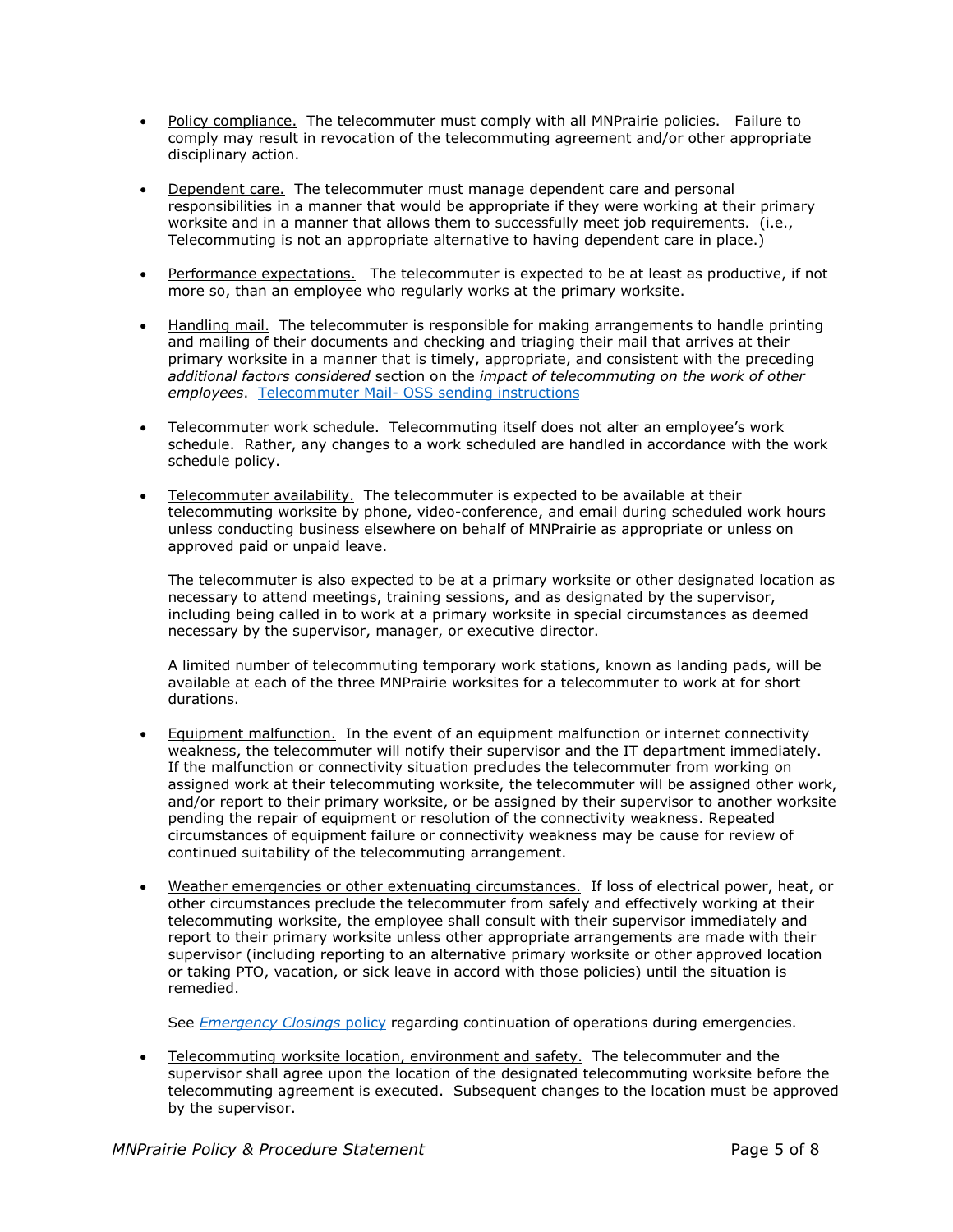In determining the location of the telecommuting worksite, the telecommuter must consider data privacy and security requirements including both sight and sound aspects. The telecommuter's computer docking station must be hardwired to the employee's router to improve network reliability and speed to help assure maximum productivity.

The telecommuter is responsible for establishing and maintaining a safe work environment. The telecommuter shall review the [Workstation Guide](http://sda.caseworksmn.org/sites/MNPrairie/HumanResources/Other/WorkstationGuide_Trifold.indd%208.5x11_print.pdf) on ergonomics and apply the recommended office set-up.

MNPrairie will not be responsible for the provision of or costs associated with the telecommuting worksite, including utilities, internet connection, remodeling, furniture, lighting, repairs or modifications to workspace, etc.

To facilitate contact with MNPrairie in the event the telecommuter is incapacitated, the employee will post the name and telephone numbers of the following in a visible location in their telecommuting worksite: their supervisor, manager, and the front desk at their primary worksite.

The telecommuter (or their designee in the event of incapacitation) will provide access to their telecommuting worksite and MNPrairie property upon request.

The telecommuter may not conduct any client or customer meetings in their homes. Doing so will be cause for discontinuing the telecommuting.

• MNPrairie supplies, equipment, and property. MNPrairie will provide appropriate office supplies and equipment for the telecommuting employee as deemed necessary based on jobspecific requirements, subject to change at any time. The array of equipment that may be made available is informed by the standard telecommuter equipment list in the MNP 1590 *[Telecommuting Application and Agreement.](http://sda.caseworksmn.org/sites/MNPrairie/MNPrairieForms/Employee%20Forms%2015001600/MNP%201590%20Telecommuting%20application%20and%20agreement%20with%20appendices.docx)*

The telecommuter will use MNPrairie equipment and supplies for MNPrairie business only. Unauthorized use by other parties is strictly prohibited.

All inventory supplied will be documented on the *Telecommuting Inventory Receipt*, (appendix B of the Telecommuting Application and Agreement, linked above,) and signed by the telecommuter and supervisor upon receiving inventory.

The telecommuter will protect MNPrairie property from damage or theft. No smoking will be allowed in the vicinity of MNPrairie property. Food and beverages will be handled with care around MNPrairie property.

MNPrairie will maintain equipment provided by MNPrairie.

MNPrairie accepts no responsibility for maintenance, repairs, or damage to employee-owned supplies or equipment.

Upon termination of the telecommuting agreement or employment, the telecommuter will return all MNPrairie property in acceptable working condition to the organization via arrangements made with the supervisor not to exceed two calendar weeks. Failure to return MNPrairie property or returning property in damaged condition may result in the telecommuter being required to reimburse MNPrairie for the cost of repair or replacement of such.

• Other business-related expenses. With prior approval, MNPrairie may reimburse the employee for MNPrairie business-related expenses such as shipping costs, etc. that are reasonably incurred in accordance with job responsibilities and the [Employee Expense](http://sda.caseworksmn.org/sites/MNPrairie/PoliciesProcedures/Human%20Resource%20Policies/Employee%20Expense%20Reimbursement%20Policy%20Adopted%20Effective%2005-01-2015.doc)  [Reimbursement Policy.](http://sda.caseworksmn.org/sites/MNPrairie/PoliciesProcedures/Human%20Resource%20Policies/Employee%20Expense%20Reimbursement%20Policy%20Adopted%20Effective%2005-01-2015.doc)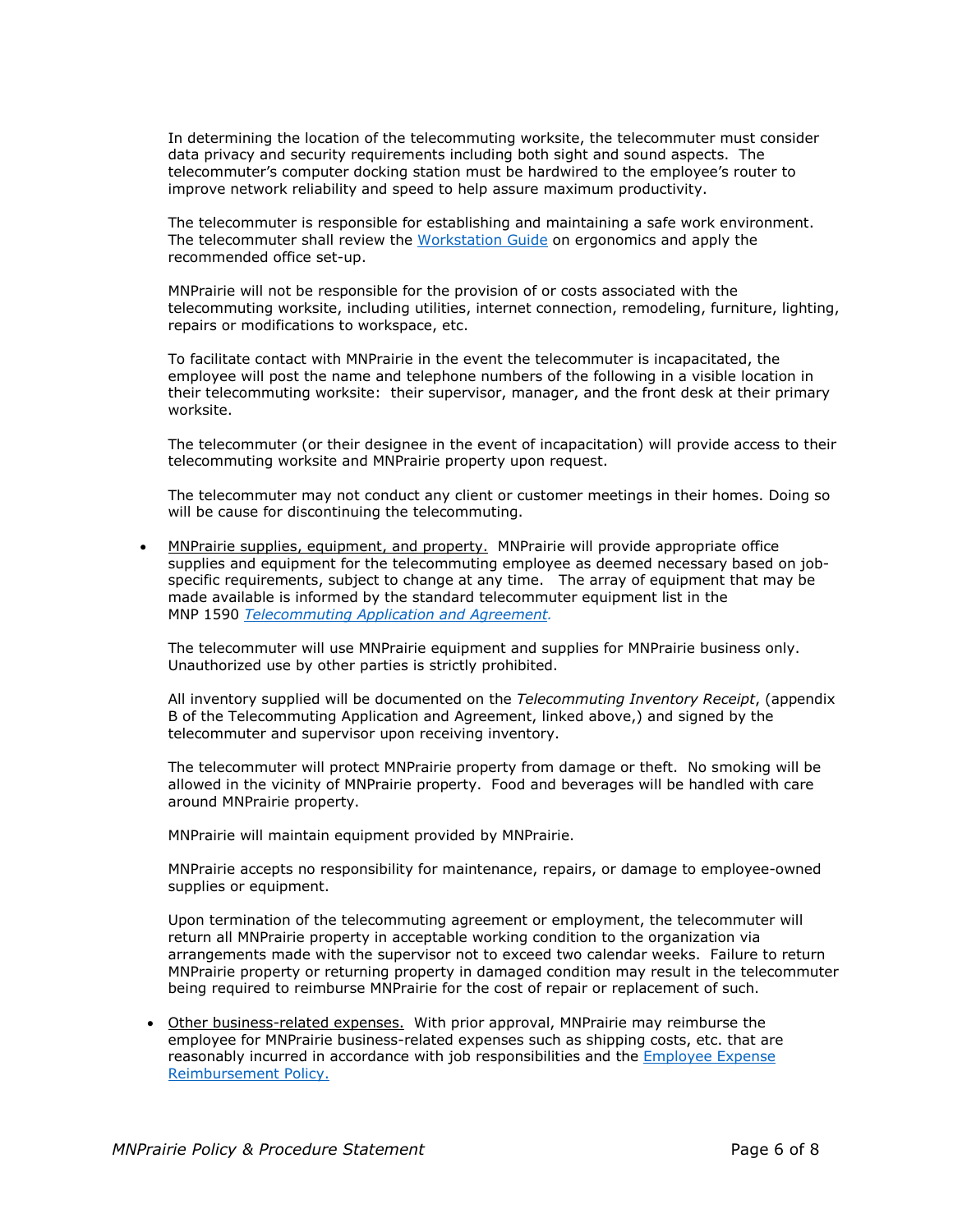**Liability and taxes.** MNPrairie accepts no liability for third party injuries or property damage occurring at the telecommuter worksite. MNPrairie encourages telecommuters to consult with their homeowner's or renter's insurance agent to protect themselves as they deem fit.

MNPrairie holds no responsibility to address tax implications or zoning constraints or other related legal concerns for the telecommuter's use of personal real estate for telecommuting. MNPrairie encourages telecommuters to consult with their own tax and legal experts accordingly to understand and address any such implications or constraints.

- No cash or checks at the telecommuter worksite. A telecommuter may not take cash or checks to their telecommuting worksite.
- Theft or criminal activity. Telecommuters are responsible for contacting their supervisor and for filing a police report with their local law enforcement in a timely manner in the event of any theft or criminal activity related to MNPrairie property.
- Injury. The employee is obligated to provide prompt notice of an injury while telecommuting in accordance with MNPrairie's Worker's Compensation procedures.
- Data privacy and security.

*Meeting data practices requirements.* The telecommuter is responsible for meeting all federal and state data practices requirements while transporting non-public, protected, or sensitive data and while working with such data at the telecommuting worksite. The telecommuter must take all necessary precautions to secure and prevent unauthorized access to MNPrairie data, supplies and equipment. Steps include, but are not limited to, locking file cabinets and desks, and regular password maintenance.

*Transporting data.* Transportation of non-public, protected, or sensitive data must be done in a locked bag. Such data is permanently stored at the primary worksite, with the only data that is transported limited to that which is necessary to conduct work assignments before returning to the primary worksite.

*Destroying data.* Destruction of any physical data must be done in accordance with data retention and destruction requirements and done at the primary worksite.

#### **Compensation for telecommuter travel time.**

- 1. *Commuting.* An employee shall not be compensated for time commuting between their primary worksite (Dodge, Steele, or Waseca MNPrairie office) and their telecommuting worksite.
- 2. *Other.* When an employee does not report to their primary worksite during the day or makes business calls before or after reporting to their primary worksite, the allowable compensated time shall be:
	- The lesser of the time from the employee's telecommuting worksite to the first stop or from their primary worksite to the first stop;
	- All time spent traveling between points visited on MNPrairie business during the day;
	- The lesser of time spent traveling from the last stop to the employee's telecommuting worksite or from the last stop to their primary worksite.

**Compensation for mileage.** Compensation for mileage shall be made in accordance with the *[Employee Expense Reimbursement Policy](http://sda.caseworksmn.org/sites/MNPrairie/PoliciesProcedures/Human%20Resource%20Policies/Employee%20Expense%20Reimbursement%20Policy%20Adopted%20Effective%2005-01-2015.doc)*.

#### **Length of agreement and periodic review; termination.**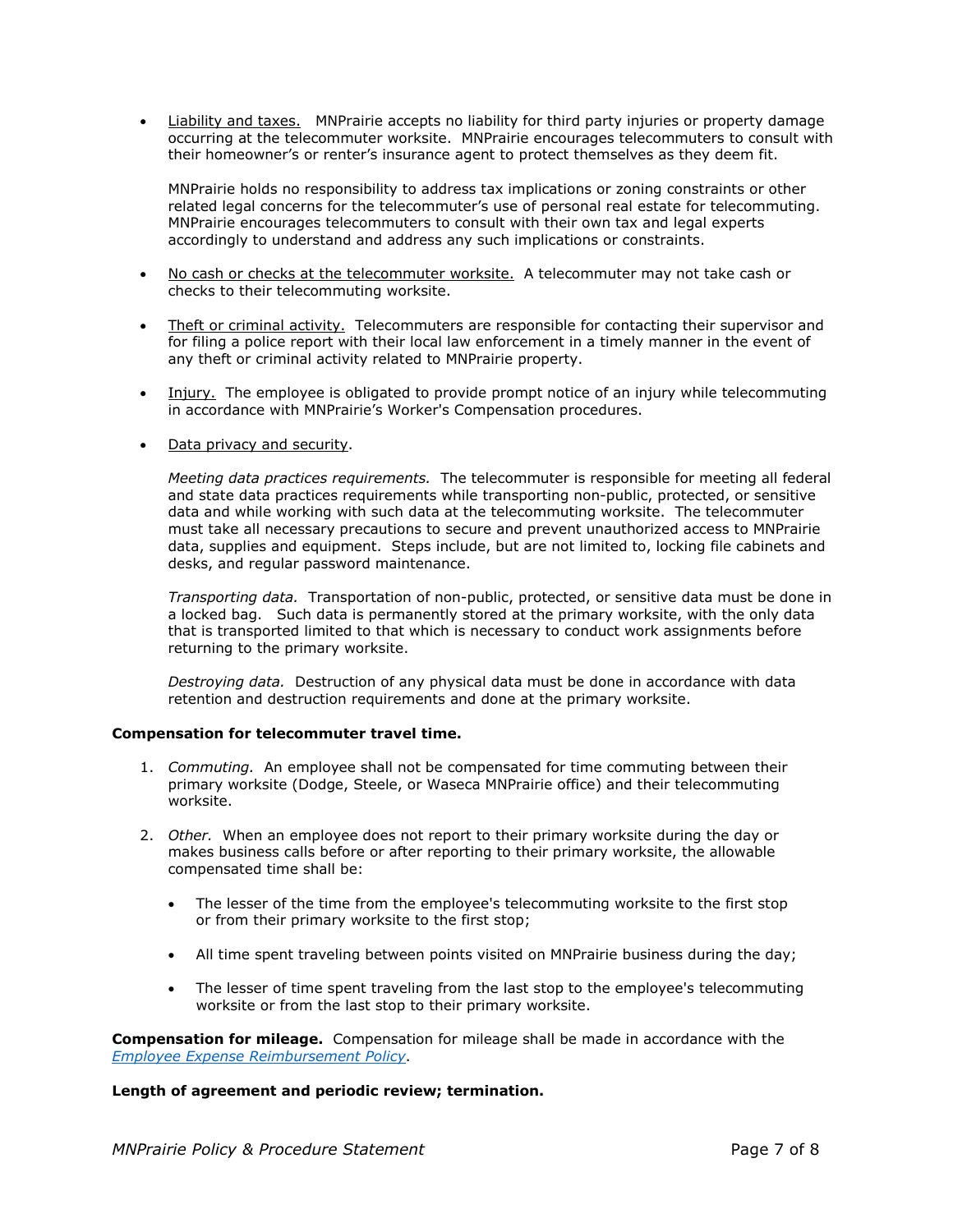Telecommuting trial period. Each new telecommuting agreement is subject to a trial period not to exceed 90 days.

Review during trial period. Evaluation of telecommuter performance during the trial period will minimally include interaction by phone and/or e-mail between the supervisor and the employee, and monthly in-person meetings to discuss work progress and challenges. During the trial period, the employee and supervisor will each evaluate the arrangement and its effectiveness, making recommendations for continuing, continuing with modifications, or terminating the telecommuting agreement. The employee's supervisor will document the evaluation using the *[Telecommuter 90-Day](http://sda.caseworksmn.org/sites/MNPrairie/MNPrairieForms/Employee%20Forms%2015001600/MNP%201590%20Telecommuting%20application%20and%20agreement%20with%20appendices.docx?web=1)*  **[Review](http://sda.caseworksmn.org/sites/MNPrairie/MNPrairieForms/Employee%20Forms%2015001600/MNP%201590%20Telecommuting%20application%20and%20agreement%20with%20appendices.docx?web=1)** see Appendix A of [Telecommuter Application and Agreement](http://sda.caseworksmn.org/sites/MNPrairie/MNPrairieForms/Employee%20Forms%2015001600/MNP%201590%20Telecommuting%20application%20and%20agreement%20with%20appendices.docx) once the review has been completed, provide the employee a copy, and send the original to the Human Resources division for inclusion in the employee's personnel file.

Annual review of telecommuting agreement. Each telecommuting agreement will subsequently be evaluated annually at the time of the employee's regular performance review with continued suitability to be documented as part of the review. At this time, the employee's supervisor shall also consult MNPrairie's IT department concerning the employee's ability to meet of the minimum technology requirements including consideration of the employee's volume and type of IT help desk tickets.

This does not preclude more frequent review if the situation merits.

Termination of agreement during trial period. At any time during the trial period, the telecommuting agreement may be terminated by MNPrairie or the employee with a 24-hour notice.

Employee termination of telecommuting agreement.An employee may terminate their telecommuting agreement and return to a traditional work arrangement upon 30-days written notice to the supervisor and upon the availability of office space at the primary worksite –unless a shorter period is mutually agreed to.

The notice should include the date the employee intends to terminate the agreement and their reason for doing so.

Employer termination of telecommuting agreement.Telecommuting may be discontinued by MNPrairie. When practical, MNPrairie may provide a two-calendar-week advance notice of intent to terminate the agreement. Reasons for termination of the telecommuting agreement may include, but are not limited to:

- Non-compliance with the telecommuting agreement. This may result in immediate termination of the agreement.
- Declining performance or changes in organizational needs.
- Factors outside the control of MNPrairie, including but not limited to changes in caseload or program requirements.

#### **Policy approval:**

| Author(s):                                            | Management Team |  |
|-------------------------------------------------------|-----------------|--|
| Reviewed and Approved by:                             |                 |  |
| <b>MNPrairie Management Team</b>                      | 03/15/2016      |  |
| <b>MNPrairie JPB Policy Committee</b>                 | 04/25/2016      |  |
| MNPrairie Joint Powers Board                          | 05/17/2016      |  |
| <b>Devision bistory:</b> 2015-yy [Adopted 12/22/2015] |                 |  |

• **Revision history:** 2015-xx [Adopted 12/22/2015.]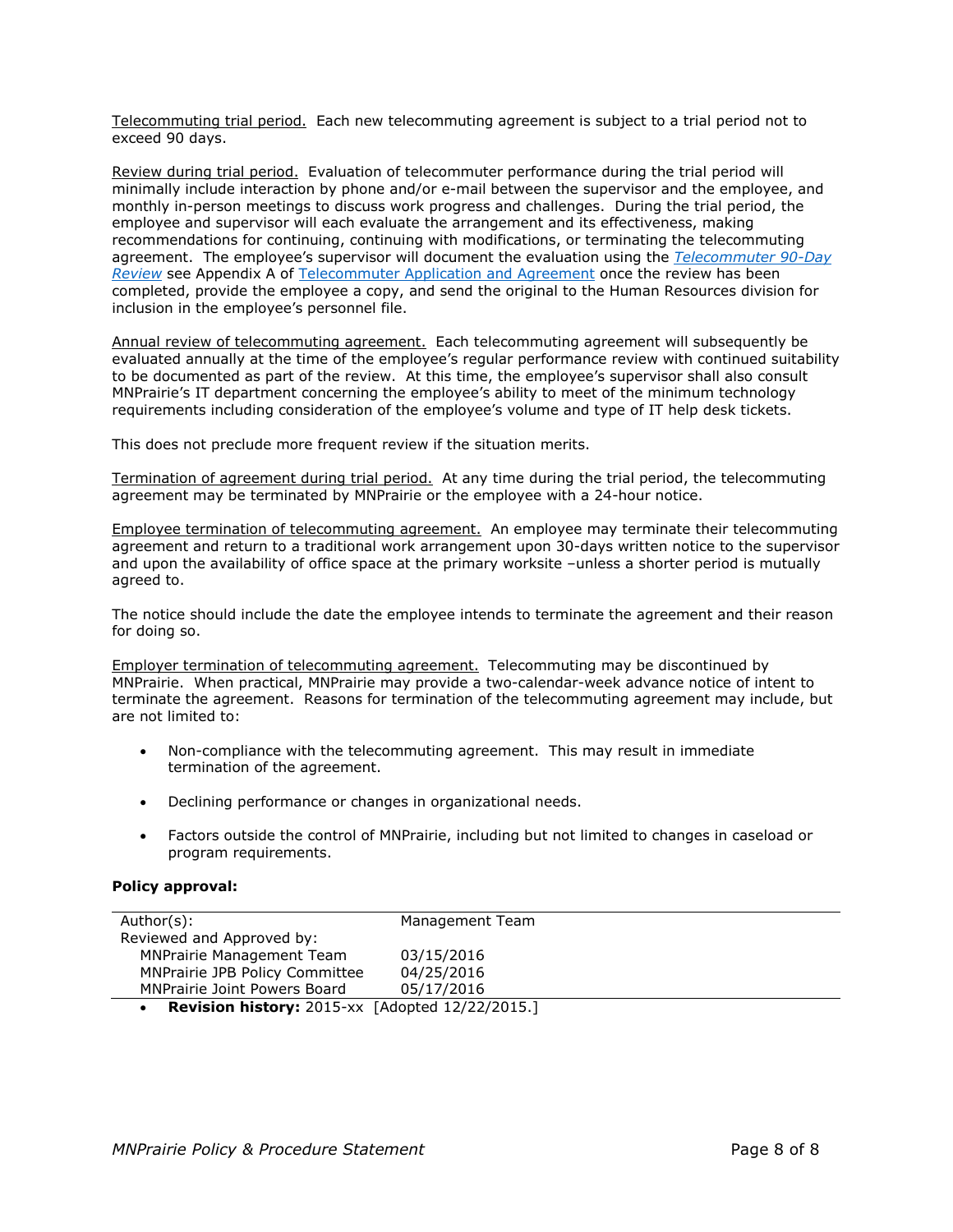

# **LEAPP\* Tip Sheet**

LEAPP is the League's work culture program. The basic idea of LEAPP is that as League employees, we all have results we are working towards achieving for our cities



and for our fellow co-workers. Those results are our primary focus. When and where our work is performed is something each of us can determine,

as long as we continue to meet our results. With that said, in a team environment, employees regularly check in with each other and with their supervisors to ensure adequate coverage prior to "unplugging" for a day or more. Your supervisor approves your results and is the primary person who determines whether you are meeting them. You and your supervisor will talk about your results often during your employment but especially during your annual performance evaluation.

### **What are the basic ground rules?**

Yep, there are a few. Here are the most important ones:

Keep your calendar up to date. It's important your coworkers are able to schedule appointments with you. Also, the League is being flexible with you so please return the favor by being flexible about changing your personal commitments if someone is struggling to find a time that works for everyone and your calendar is the holdup.

> *Tip*: If you're going to be unavailable for four or more hours, update your calendar to reflect that.

> *Tip*: If you're working offsite, show that time as "working elsewhere."

## \*League Empowerment and Performance Program

Be responsive. Stay up to date on your e-mails and voicemails. Return e-mails and calls on the same business day as much as possible but always within 24 hours.

> *Tip*: It's perfectly fine to leave a voicemail or send an e-mail that says, "I don't have your answer yet but I'm working on it; I should have it by (Friday)."

> *Tip*: An ideal voicemail message is one that tells the caller when they can expect a return phone call.

LEAPP is a privilege, not a right. Under the LEAPP program, you only need to take vacation when you are gone for more than one full day. This gives you a lot of flexibility! With great flexibility, comes great responsibility … to meet your results and give the League your best effort on your job duties.

> *Tip*: We expect and understand that employees will use the flexibility of LEAPP and sometimes that means less than a 40- hour work week, even for a non-exempt employee. If this occurs every week for an extended period of time, we might question whether there's a need for a full-time position

> *Tip*: Non-Exempt employees who check their email from home need to count that as "hours worked" and record it on their timesheet. That's the law.

LEAPP means you are treated like an adult – make your own decisions, spend your time the way that makes sense for your life. Just make sure you're giving back as much as you're getting.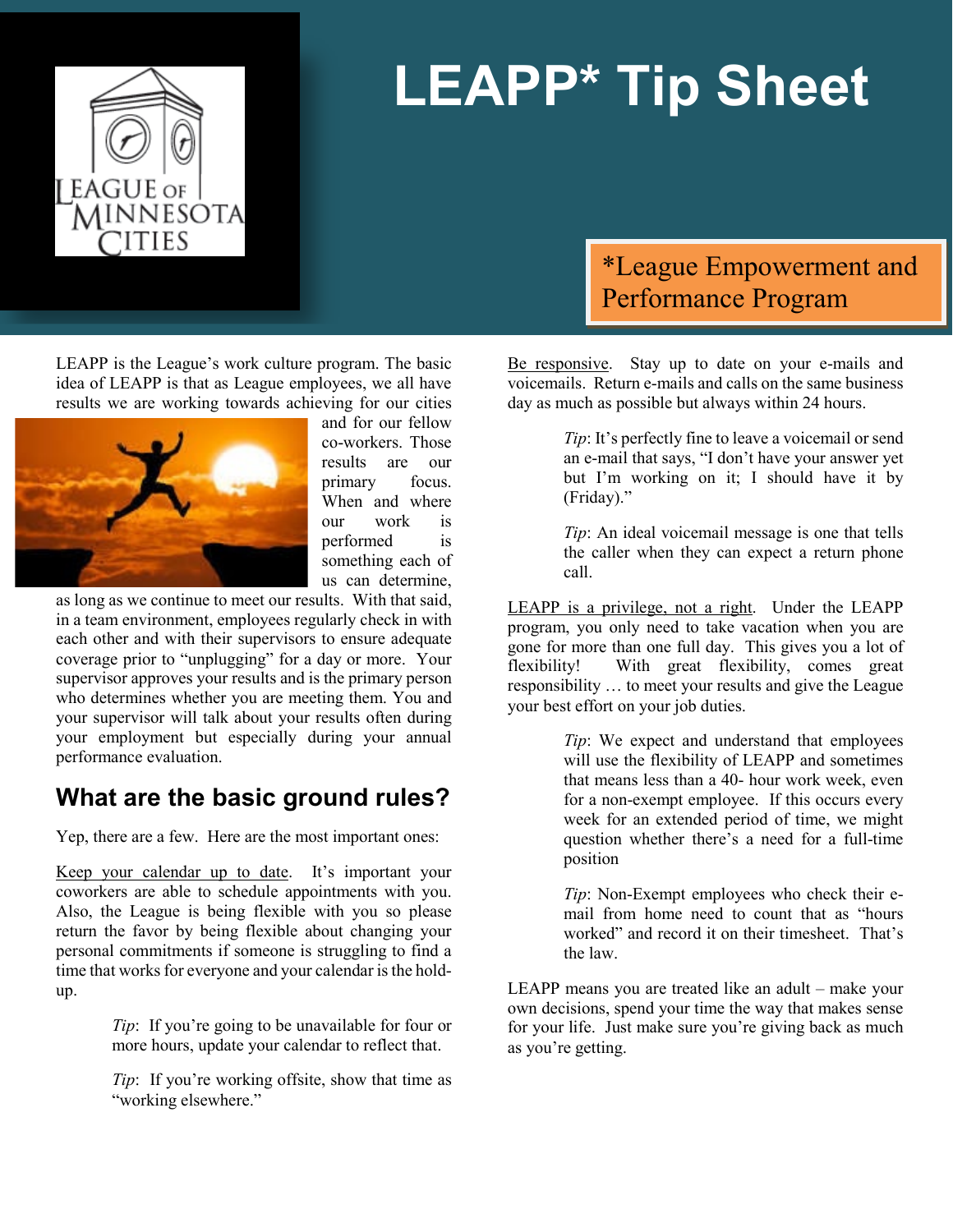

## LEAPP QUIZ

| <b>True</b> | <b>or</b> | False | 1. Everyone who works in a LEAPP has the ability to do their work from<br>home?                                                                               |
|-------------|-----------|-------|---------------------------------------------------------------------------------------------------------------------------------------------------------------|
| <b>True</b> | <b>or</b> | False | 2. Anybody who has to do their work at the League Building is not really<br>in a LEAPP.                                                                       |
| <b>True</b> | <b>or</b> | False | 3. The League does not have core work hours because we are in a LEAPP.                                                                                        |
| <b>True</b> | or        | False | 4. One difference between LEAPP and a "flexible work environment" is<br>that under LEAPP, you don't need permission to work from home or<br>take one day off? |
| <b>True</b> | or        | False | 5. LEAPP means we no longer need policies on taking leave, completing<br>timesheets or paying overtime.                                                       |

#### **Answers:**

- 1) **FALSE** some people's jobs are so closely tied to the building that it is impossible to do most – or even sometimes any -- of their work from home.
- 2) **FALSE** being in a LEAPP is about focusing on results, not about where your work gets performed.
- 3) **TRU-ISH** (trick question) under LEAPP, there are no longer any core hours (hours during which all employees need to be present in the building), BUT we still have business hours of 8-5, Monday through Friday. Most employees do need to be here during business hours, at least some of the time, to meet their results.
- 4) **TRUE,** but you are still accountable for meeting your results. You decide when to do the work, but you must plan ahead to have what you need at home. In a team environment, employees regularly check in with each other and supervisors to ensure adequate coverage for office needs prior to being "unplugged" for a full day. If you're constantly asking co-workers to help you with things because they are at the office and you're not, you are not going to make a lot of friends.
- 5) **FALSE.** Paid leave is still available so we still need policies, and we still have to complete timesheets, especially non-exempt employees. We have to comply with the Fair Labor Standards Act.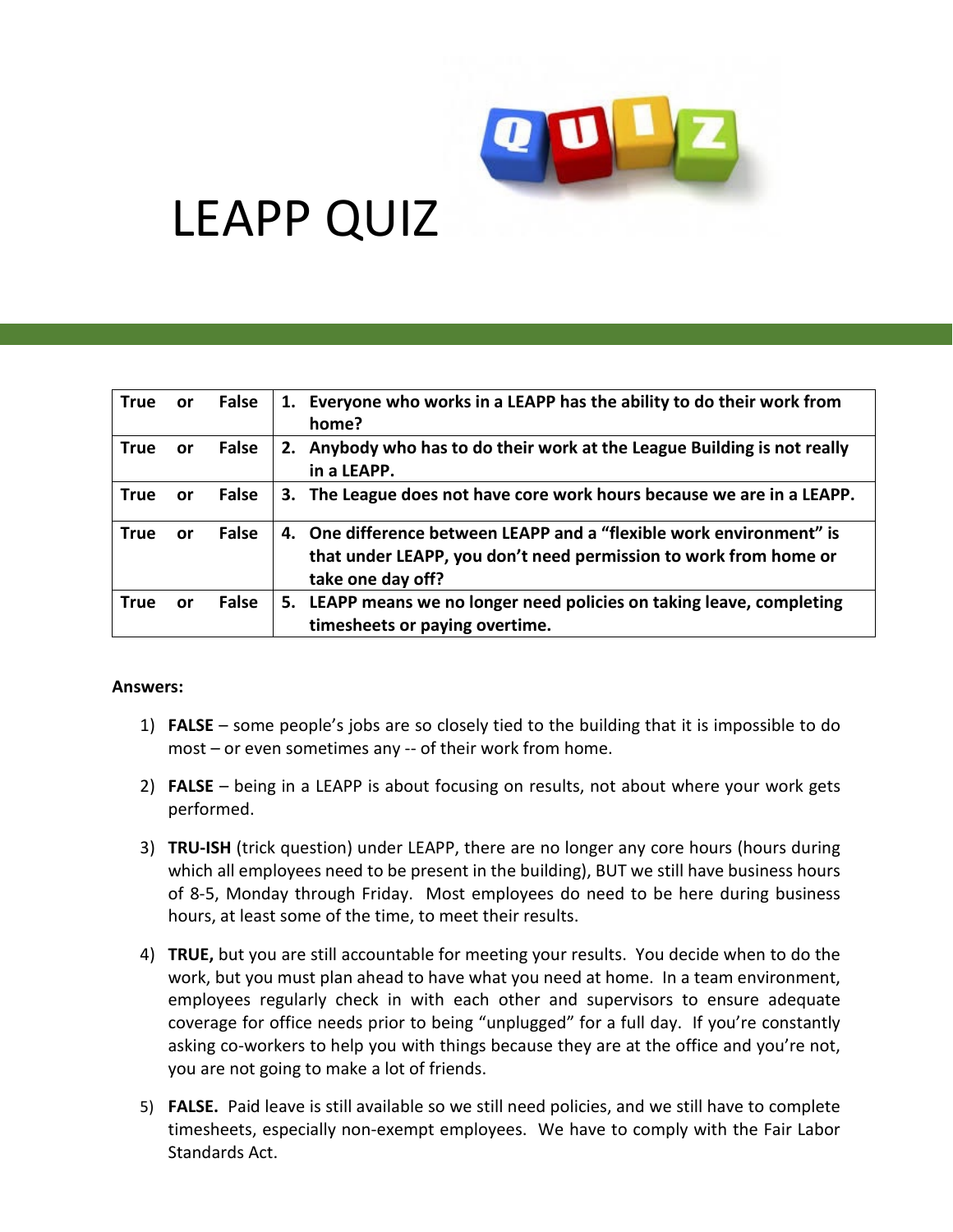#### TOOL: SAMPLE ALTERNATIVE WORK ARRANGEMENTS PERSONNEL POLICIES

Alternative Work Arrangement policies can prove to be strategic tools when implemented effectively. They can have a strong, positive impact on employee engagement, satisfaction, and retention. However, not everything in this sample policy will work for every city. Each city should evaluate which of the following Alternative Work Arrangements would benefit its employees as well as help manage the needs of the City effectively.

#### Alternative Work Arrangements Policies[i](#page-12-0)

[City name] is committed to helping employees face the demands of juggling work, family and life related issues by offering a number of possible Alternative Work Arrangements. This provides City employees with increased flexibility with their work schedule while allowing the City to maintain a progressive and productive work environment. Alternative Work Arrangements are an opportunity to maintain employee productivity through various forms of creative work arrangements.

Alternative Work Arrangements are voluntary work alternatives that may be appropriate for some employees and some jobs. It is not a guarantee, nor a City-wide benefit; and it in no way changes the terms and conditions of employment with the City. The availability of Alternative Work Arrangements for employees of the City can be discontinued at any time at the discretion of the City. The City will provide advance notice of such a change as agreed to in the Alternative Work Arrangement Agreement in order to accommodate commuting, child care, or other problems that may arise from such a change. There may be instances, however, where no notice is possible.

All City employees will be considered for Alternative Work Arrangements on a case-by-case basis, where creative work arrangements have been shown to accomplish both work and personal goals, and to meet the criteria and guidelines set forth below.

When making the decision to approve an Alternative Work Arrangement, supervisors and the City Administrator will consider factors such as:

- Department coverage
- Impact on external customers
- Impact on internal customers, including co-workers and employees of other departments
- Safety issues
- Supervision issues
- The employee's performance

Guidelines for establishing an Alternative Work Arrangement include:

- The Alternative Work Arrangement must be set in advance, and approved by the supervisor and the City Administrator.
- There must be adequate department coverage during all standard hours.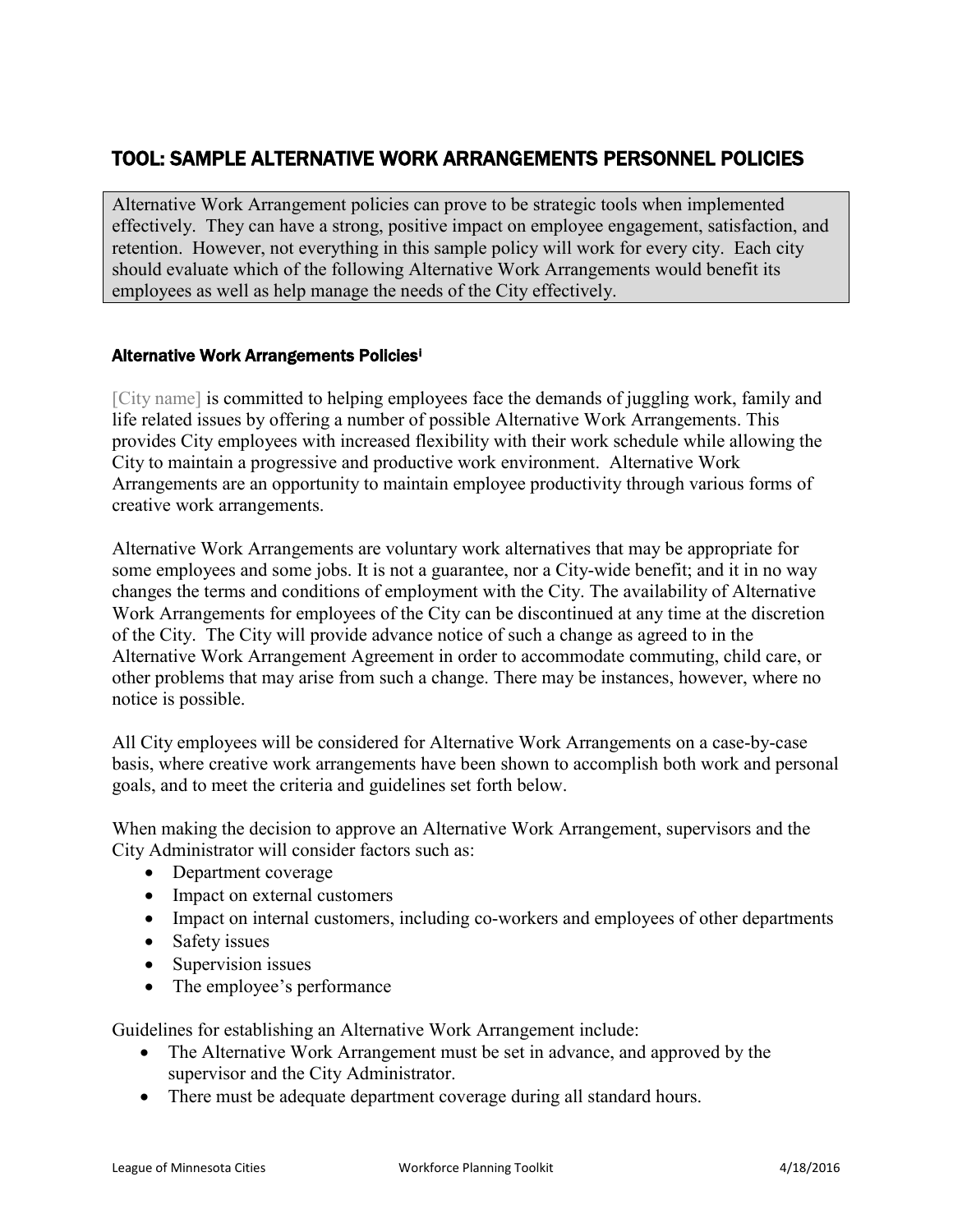- There must be no adverse impact on internal or external customers.
- Internal and external customers must be informed of the schedule, and given direction on whom to contact in the employee's absence.
- The schedule must not result in additional overtime for the employee or co-workers.
- The employee will receive no more than eight hours of holiday pay for each city holiday.
- The supervisor or City Administrator may end the Alternative Work Arrangement at any time, with adequate notice to the employee.

Alternative work arrangements available through the City of [City name] include:

- Flexibility in the Scheduling of Hours,
- Flexibility in the Place of Work, and
- Flexibility in the Number of Hours Worked

Employees interested in one of these options must follow the prescribed approval process. Alternative Work Arrangements may vary depending on the position and department. Supervisors are responsible for determining the work schedules within their departments subject to the approval of the City Administrator. Because the primary focus is serving the needs of the customers, it is important to realize Alternative Work Arrangements may not be possible for many positions.

An Alternative Work Arrangement Agreement is included in this policy as Appendix A. It is to be completed and signed by  $[$ the City Administrator and the employee prior to beginning the Alternative Work Arrangement. The agreement should outline the specific details of the Alternative Work Arrangement, who is responsible for covering any costs incurred as a result of the Alternative Work Arrangement, any specific insurance requirements, performance expectations, and so forth. With the exception of part-time, reduced hours or job sharing (where salary and benefits may be pro-rated), Alternative Work Arrangements typically do not impact an employee's salary, benefits, and career progression.

#### Core Hours Policy

• The core hours all employees (exempt and non-exempt) are expected to work are [enter your city's core hours here: for example, 9 a.m. to 3:30 p.m., Monday through Friday or 10:00 a.m. to 3:00 p.m. Tuesday through Thursday, etc.]. Police, fire, and public works employees do not have core hours and work the schedules established by their supervisors.

Alternative Work Arrangements may take the following forms:

#### Flexibility in the Scheduling of Hours

The City considers flexibility in the scheduling of work hours to be a viable work arrangement in cases where the job duties and the workstyles of both the employee and the supervisor are compatible with an arrangement. Flexible schedules allow an employee to structure the hours they work to help balance personal obligations with work.

*Flextime:* Employees work eight hours per day adjusting their hours on an agreed upon schedule.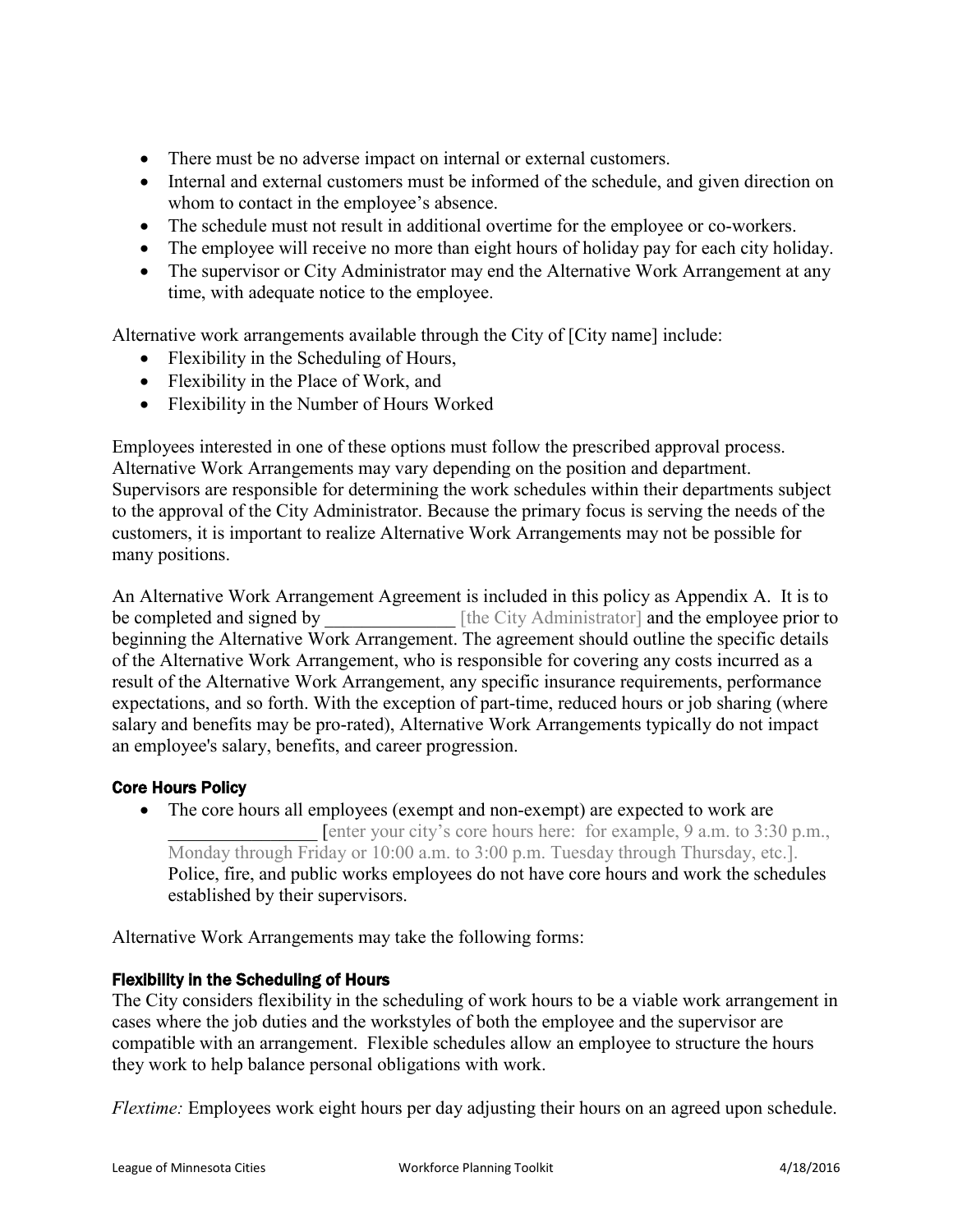*Compressed Work Week:* Employees work 40 hours per week but choose to work the hours in fewer than five days. Some cities choose to offer this type of Alternative Work Arrangement as a Summer Hour Policy?

#### *Eligibility for Flexibility in the Scheduling of Hours*

Individuals requesting formal flexibility in the scheduling of work hours must be employed with the City for a minimum of **Example 2** [enter what your city is willing to accommodate or consider making this available immediately upon hire] months of continuous, regular employment and exhibit above average performance, in accordance with the city's performance appraisal process.

#### *Notice Requirements*

| The written request for flexibility in the scheduling of hours must be submitted in      |                                                   |  |  |  |
|------------------------------------------------------------------------------------------|---------------------------------------------------|--|--|--|
| advance to the employee's                                                                | [supervisor and the department director].         |  |  |  |
| The employee's                                                                           | [supervisor and department director] shall review |  |  |  |
| and submit his or her recommendation to the                                              | [City Administrator] for                          |  |  |  |
| review and recommendation to the                                                         | [City Council] for final                          |  |  |  |
| consideration. A denial of the request at any stage of the review process will be final, |                                                   |  |  |  |
| with no further review.                                                                  |                                                   |  |  |  |

Any flexible work schedule arrangement made will be on a trial basis for the first three months, and may be discontinued, at will, at any time at the request of either the employee or the City.

#### *Performance Expectations*

Evaluation of employee performance during the trial period will include weekly face-toface meetings to discuss work progress and problems. At the conclusion of the trial period the employee and supervisor will each complete an evaluation of the arrangement and make recommendations for continuance or modifications.

#### *Work Hours*

The employee and supervisor will agree on the work schedule the employee will customarily maintain, and the manner and frequency of communication.

<span id="page-12-0"></span>Employees who are not exempt from the overtime requirements of the Fair Labor Standards Act will be required to record all hours worked in a manner designated by the City. Employees working a flexible schedule will be held to a higher standard of compliance than other office-based employees due to the nature of the work arrangement. Hours worked in excess of 40 hours per week, will require the advance approval of the supervisor. Failure to comply with this requirement can result in the immediate cessation of the flexible work schedule agreement.

#### <span id="page-12-1"></span>Flexibility in the Place of Work (Telecommuting)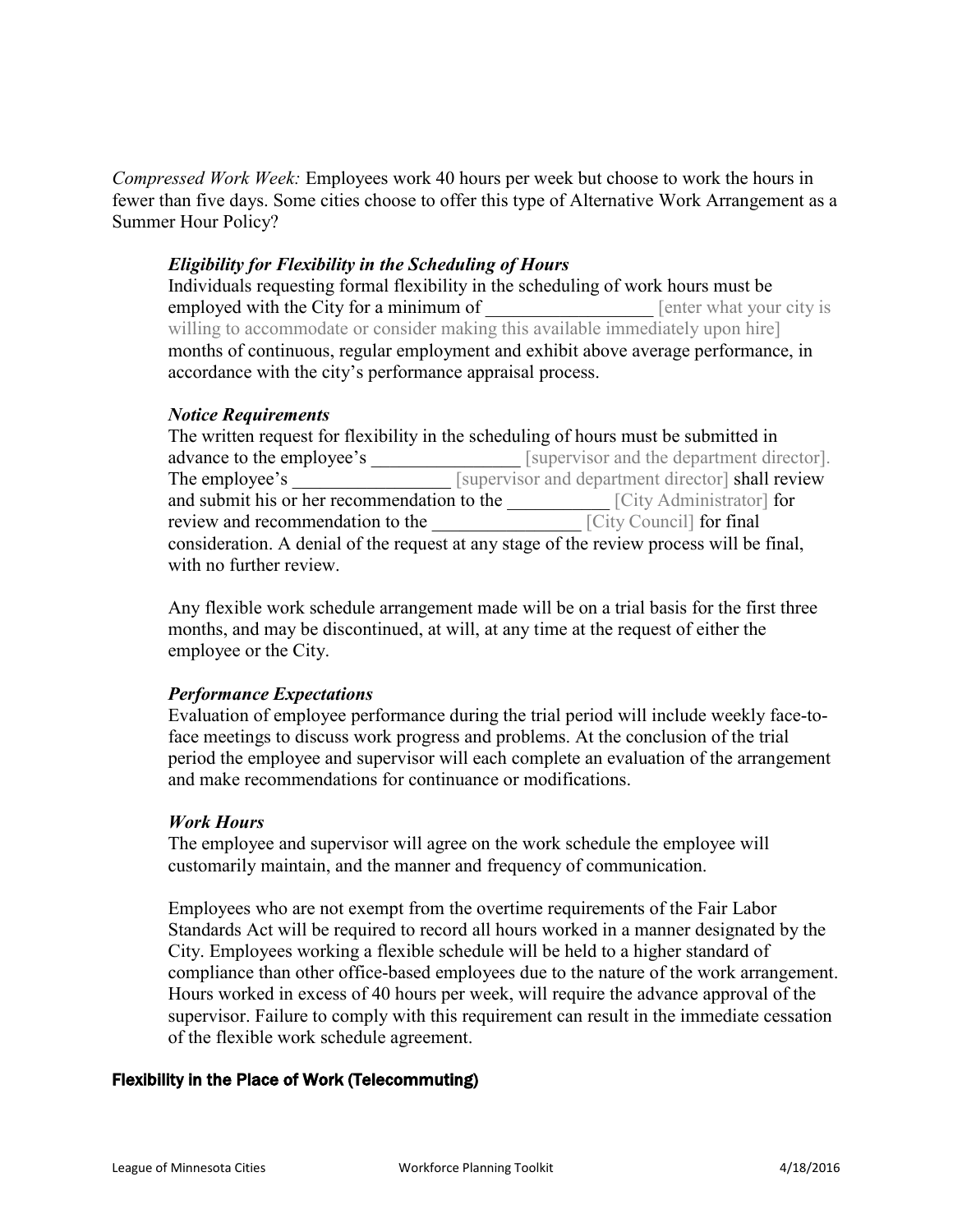The City considers telecommuting to be a viable work arrangement in cases where individual, job, and supervisor characteristics are best suited to such an arrangement. Telecommuting allows an employee to work at home, on the road, or in a satellite location for all or part of the workweek.

#### *Eligibility for Flexibility in the Place of Work*

Individuals requesting formal telecommuting arrangements must be employed with the City for a minimum of **Example 2** [enter what your city is willing to accommodate or consider making this available immediately upon hire] months of continuous, regular employment and exhibit above average performance, in accordance with the city's performance appraisal process.

#### *Notice Requirements*

The written request for telecommuting arrangements must be submitted in advance to the employee's \_\_\_\_\_\_\_\_\_\_\_\_\_\_\_\_\_ [supervisor and the department director]. The employee's [supervisor and department director] shall review and submit his or her recommendation to the City Administrator for review and recommendation to the City Council for final consideration. A denial of the request at any stage of the review process will be final, with no further review.

Any telecommuting arrangement made will be on a trial basis for the first three months, and may be discontinued, at will, at any time at the request of either the telecommuter or the City.

#### *Performance Expectations*

Evaluation of telecommuter performance during the trial period will include daily interaction by phone and email between the employee and the supervisor, and weekly face-to-face meetings to discuss work progress and problems. At the conclusion of the trial period the employee and supervisor will each complete an evaluation of the arrangement and make recommendations for continuance or modifications. Evaluation of telecommuter performance beyond the trial period will be consistent with that received by employees working at the office in both content and frequency, but will focus on work output and completion of objectives rather than time-based performance.

#### *Work Hours*

The employee and supervisor will agree on the number of days of telecommuting will be allowed each week, the work schedule the employee will customarily maintain, and the manner and frequency of communication. The employee agrees to be accessible by phone or email within a reasonable time period during the agreed upon work schedule.

Telecommuting employees who are not exempt from the overtime requirements of the Fair Labor Standards Act will be required to record all hours worked in a manner designated by the City. Telecommuting employees will be held to a higher standard of compliance than office-based employees due to the nature of the work arrangement. Hours worked in excess of 40 hours per week, will require the advance approval of the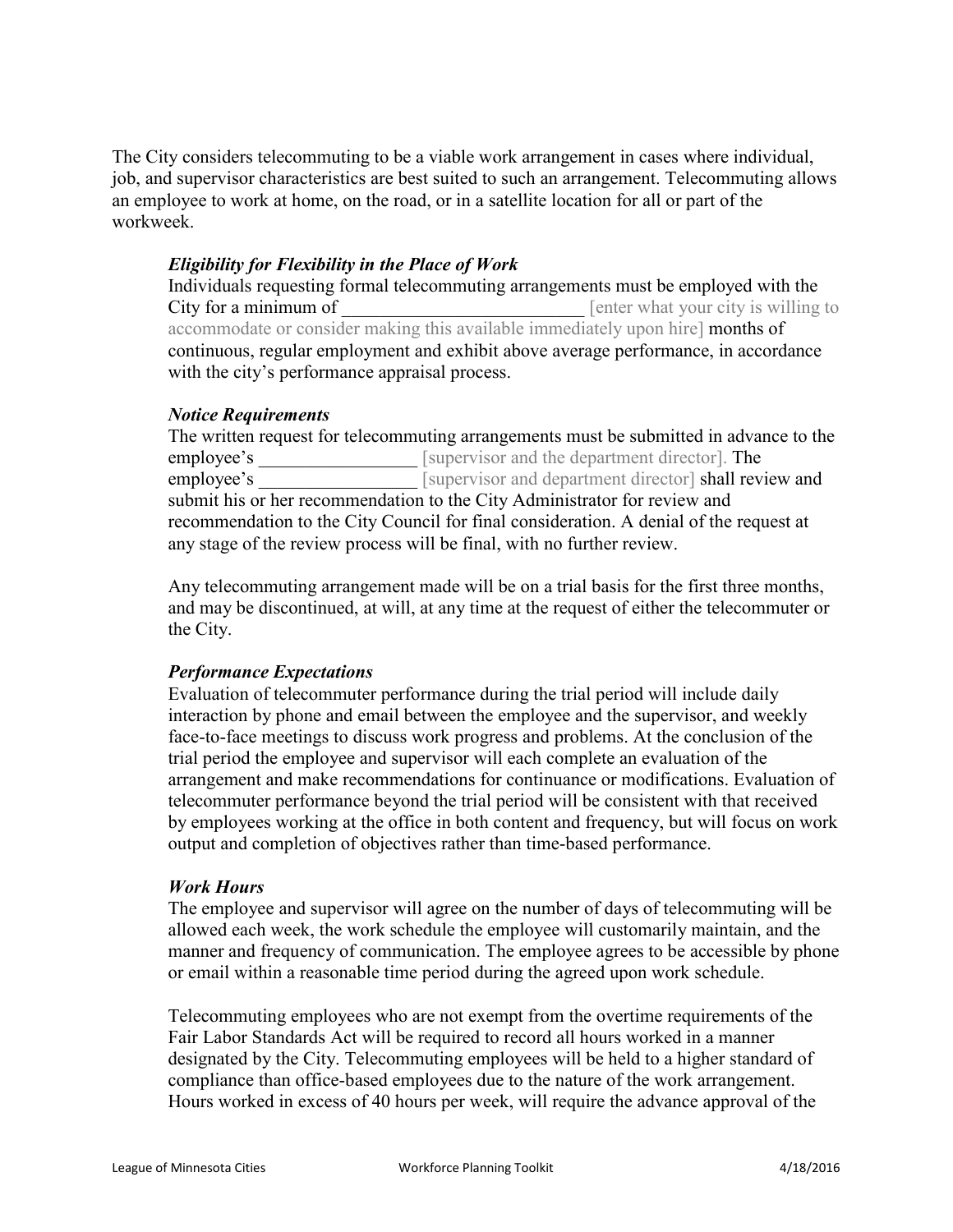supervisor. Failure to comply with this requirement can result in the immediate cessation of the telecommuting agreement.

#### *Work Environment*

For employees working remotely from home on a routine basis, the employee must establish an appropriate work environment to avoid problems associated with safety or poor ergonomics. The City will not be responsible for costs associated with initial setup of the employee's home office such as remodeling, furniture, lighting, repairs, or modifications to the home office space. Employees will be offered appropriate assistance in setting up a work station designed for safe, comfortable work.

The City will supply the employee with the appropriate office supplies (pens, paper, etc.) for successful completion of job responsibilities. The organization will also reimburse the employee for all other business-related expenses such as phone calls, shipping cost, etc. reasonably incurred in accordance with job responsibilities.

The City's normal policies and procedures regarding computer use, data practices and security continue to apply to employees working remotely. Employees should ask their supervisors if they have any questions about whether or how a particular city policy applies to a remote work environment.

#### Flexibility in the Number of Hours Worked

The City considers a reduction in the total number of hours worked for a period of time during an employee's tenure to be a viable option for balancing the needs of work with personal and family needs. There are a number of practices that reduce the number of hours worked in a given week and those that allow employees to take leaves of absence (paid or unpaid).

*Reduction in Hours Worked:* The employee reduces the number of hours worked per week for a defined period of time.

*Job Share*: Job sharing is a form of part-time employment in which one position is filled with two or more part-time employees. Job sharing has added benefits for City management. At the City's discretion and within available resources, each job sharer can work up to [enter the number of hours your city is willing to consider; for example, two job sharers at a maximum of 20 hours each is the equivalent of a fulltime employee]. Job-sharing, as an Alternative Work Arrangement, must ensure the continuity and coordination of the work being done between the two individuals sharing the job. This requires the employees to work as a team to accomplish one full-time position's duties. Cities also benefit from having the special skills and abilities of two unique individuals.

- Both employees must be on the same salary grade although they can be on different steps.
- The hours of work can be shared in a number of ways, the most popular being 2.5 days each or 3 days and 2 days. This should be negotiated with the individuals concerned and the City Administrator, and any agreement must meet the operational needs of the Department. It is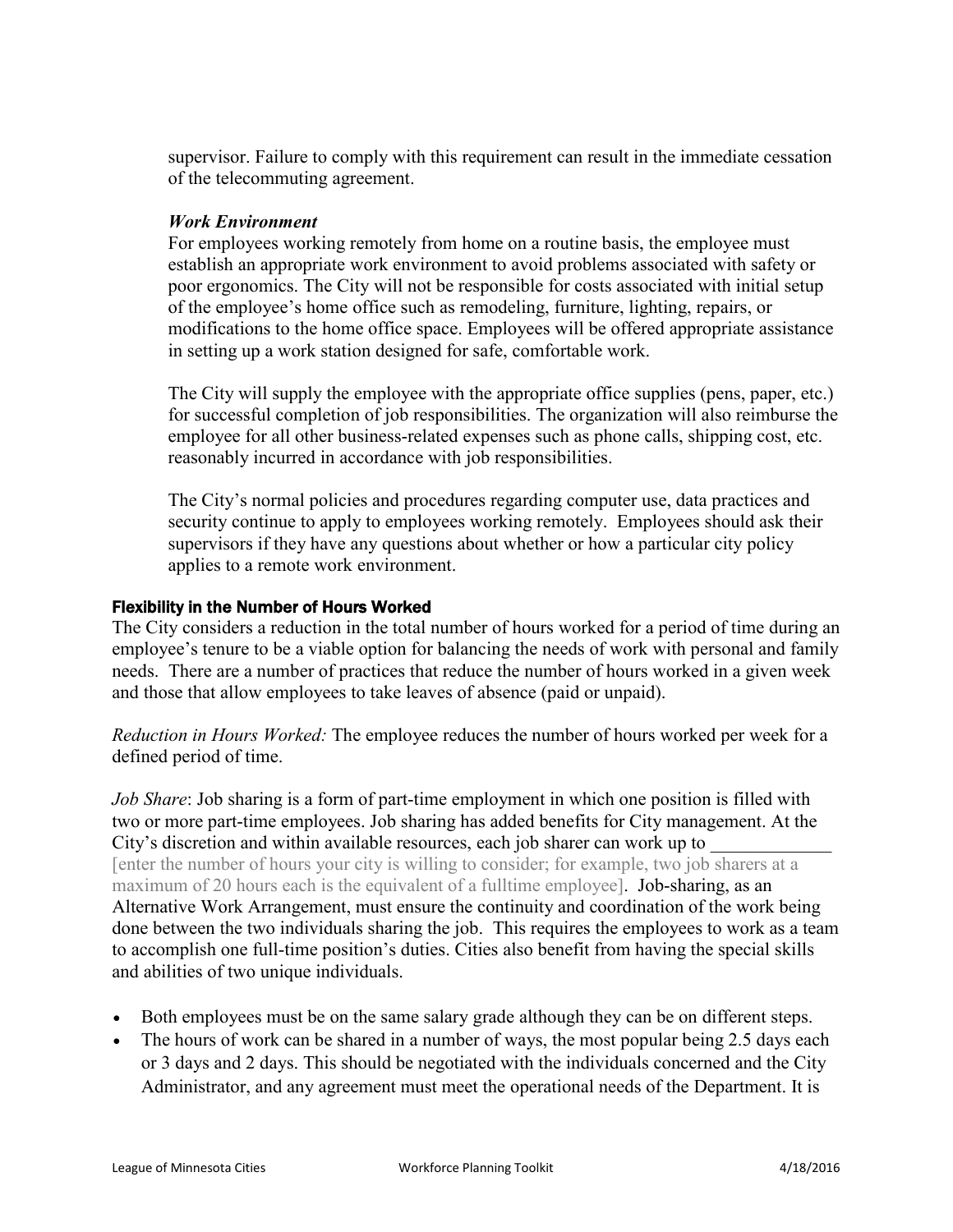essential, where possible, to have a short period of overlap to ease communication and ensure continuity.

- A trial period of six months is incorporated into a job share contract of employment to ensure the arrangement meets the needs of all concerned.
- Personal time off and paid holidays should be aggregated and allocated on a pro rata basis, e.g. if each employee is covering half the hours, then the paid leave would be split 50-50. If one employee is working 60% of the hours, he or she would receive 60% of the paid time off and the other employee would receive 40%.

*Move from Regular Full-time to Regular Part-time (and back again):* Allows employees to change their employment status from Regular Full-time to Regular Part-time and back again during a defined period of time. This strategy allows the City to retain an employee who may have had to choose to leave City employment for a variety of reasons.

*Leave of Absence (FMLA Policy):* Allows employees to take an unpaid leave of absence of up to 12 weeks. The FMLA can be used for the birth and care for a newborn or adopted child, care for an immediate family member with a serious health condition, medical leave for the employee herself, or in circumstances relating to an immediate family member's being called onto active duty as a member of the National Guard or Reserves. (See the City of FMLA Policy for more details.)

*Phased Retirement (working reduced hours):* Allows employees to transition into retirement over a period of time while at the same time providing consistency to the City. This Alternative Work Arrangement can be an essential strategy for knowledge transfer between employees. Careful review of benefits policies including the long term impact it may have on pension benefits should be part of an employment agreement disclosed. (Also see information on the PERA website at mnpera.org; search for Phased Retirement Option)

#### *Eligibility for Flexibility in the Number of Hours worked*

Individuals requesting formal reduction in the number of work hours must be employed with the City for a minimum of **with the City for a minimum of example 1** [enter what your city is willing to accommodate or consider making this available immediately upon hire] months of continuous, regular employment and exhibit above average performance, in accordance with the city's performance appraisal process.

#### *Notice Requirements*

The written request for reduction in the number of hours must be submitted in advance to the employee's **Example 1** [supervisor and the department director]. The employee's Supervisor and department director shall review and submit his or her recommendation to the City Administrator for review and recommendation to the City Council for final consideration. A denial of the request at any stage of the review process will be final, with no further review.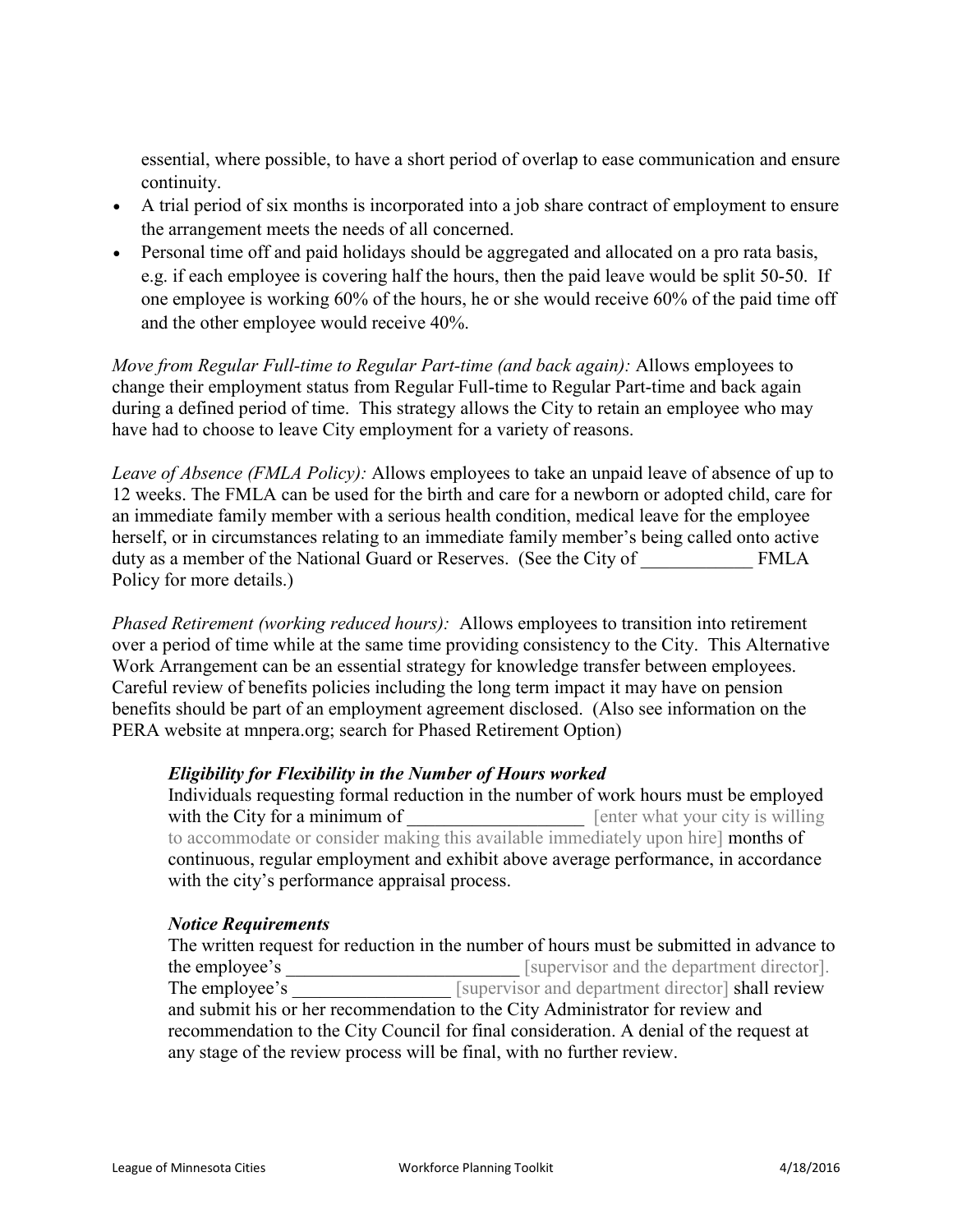Any reduction in the number of hours worked made will be on a trial basis for the first three months, and may be discontinued, at will, at any time at the request of either the employee or the City.

#### *Performance Expectations*

Evaluation of employee performance during the trial period will include weekly face-toface meetings to discuss work progress and problems and clear discussion of work priorities and goals. At the conclusion of the trial period the employee and supervisor will each complete an evaluation of the arrangement and make recommendations for continuance or modifications.

#### *Work Hours*

The employee and supervisor will agree on the reduced work schedule the employee will customarily maintain, and the manner and frequency of communication.

Employees who are not exempt from the overtime requirements of the Fair Labor Standards Act will be required to record all hours worked in a manner designated by the City. Employees working a reduced work schedule will be held to a higher standard of compliance than other employees due to the nature of the work arrangement. Hours worked in excess of 40 hours per week, will require the advance approval of the supervisor. Failure to comply with this requirement can result in the immediate cessation of the reduced work schedule agreement.

#### *Benefit Eligibility*

Written documentation of the impact the reduction in hours worked has with regard to employee group insurance, paid time off, vacation accrual, and retirement benefits should be clearly documented in a signed agreement. (For members of unions, the collective bargaining agreement language will apply.)

#### Summer Hours Policy[ii](#page-12-1)

The operating hours of the City are \_\_\_\_\_\_\_\_\_\_\_\_\_\_\_\_\_\_ [for example, Monday through Friday, 8 a.m. to 4:30 p.m.]. Flexible work schedules may be permitted during the summer months, starting the following week in which Memorial Day is observed and ending the week prior to when Labor Day is observed.

The summer flextime schedule at the City is a work schedule that allows employees to work extra time on an alternating workweek basis Monday through Thursday in order to leave at 12 p.m. on Friday. The time of arrival and departure may not differ from the standard operating hours by more than two hours, except for the Friday early departure. For example, a typical summer flextime arrangement is Monday through Thursday arriving at 8 a.m. and departing at 5:30 p.m. and on Friday arriving at 8 a.m. and departing at 12 p.m.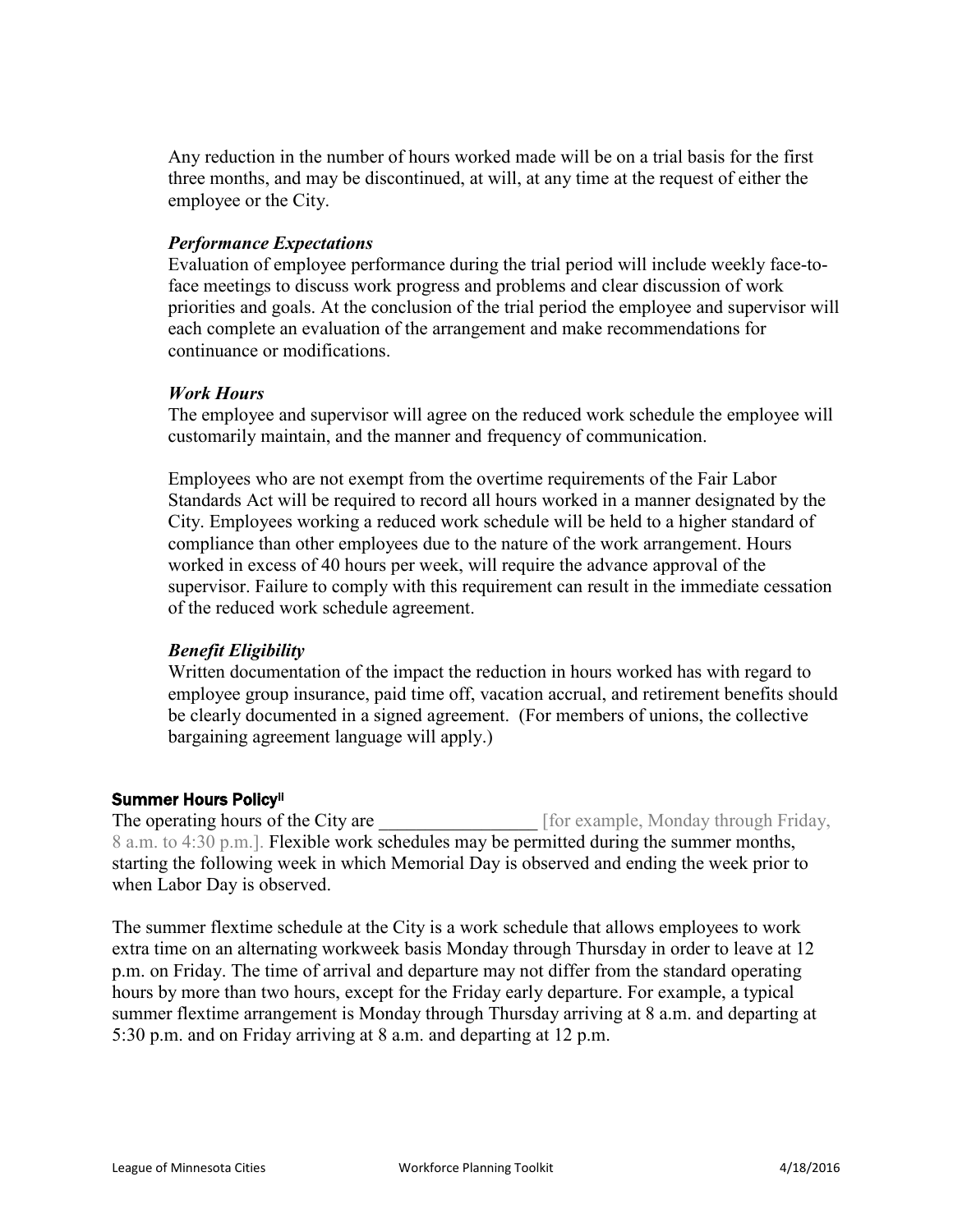Full-time employees receive eight hours of pay for each city holiday. If a holiday falls in a week in which the employee is working a summer flextime schedule, the employee can work additional hours, or use personal time off (PTO) to make up the difference if needed.

Not all departments may be eligible for summer hours. When making the decision, the City will consider factors such as:

- Department coverage
- Impact on external customers
- Impact on internal customers, including co-workers and employees of other departments
- Safety issues
- Supervision issues
- The employee's performance

A summer flextime arrangement may be suspended or cancelled at any time.

#### Personal Time Off Policy

The City believes employees are the key to our success. While work makes up a large portion of an employee's life, we believe a balance between work and play is essential in maintaining quality performance and a fun atmosphere in which we work. To help foster this idea, the City has designed a new vacation and sick policy incorporating both policies into one—a personal time off (PTO) plan. This new plan will be applicable to all full-time employees hired after \_\_\_\_\_\_\_\_\_\_\_\_\_\_\_\_ [insert effective date for your city, if applicable].

All full-time employees will accrue PTO hours according to the following table:

| Years of Service | Hours per Pay Period | Days per Year     |
|------------------|----------------------|-------------------|
| $0 - 2$ years    | $3.07$ hours         | $10 \text{ days}$ |
| $3 - 5$ years    | 4.61 hours           | 15 days           |
| $6 - 10$ years   | $6.15$ hours         | 20 days           |
| $11+$ years      | 7.69 hours           | 25 days           |

For purposes of this policy, the year is interpreted to start on an employee's date of hire.

PTO is designed to give employees time needed away from their everyday work schedule. The City values its employees and recognizes the need for time off for their family and home life. In accordance with this belief, a maximum of 40 hours of accrued and unused PTO time may be carried over from one calendar year to the next.

In addition to normal vacation time, PTO is designed for reasonable personal sickness, family sickness, family activities, and extra holiday time. We realize family emergencies may arise from time to time, but when possible, we request that employees pre-schedule all personal leave time to avoid staffing issues. All vacation time must be pre-scheduled and pre-approved by the employee's supervisor, but may be taken in hourly increments. Approval for all scheduled time away is subject to applicable workloads.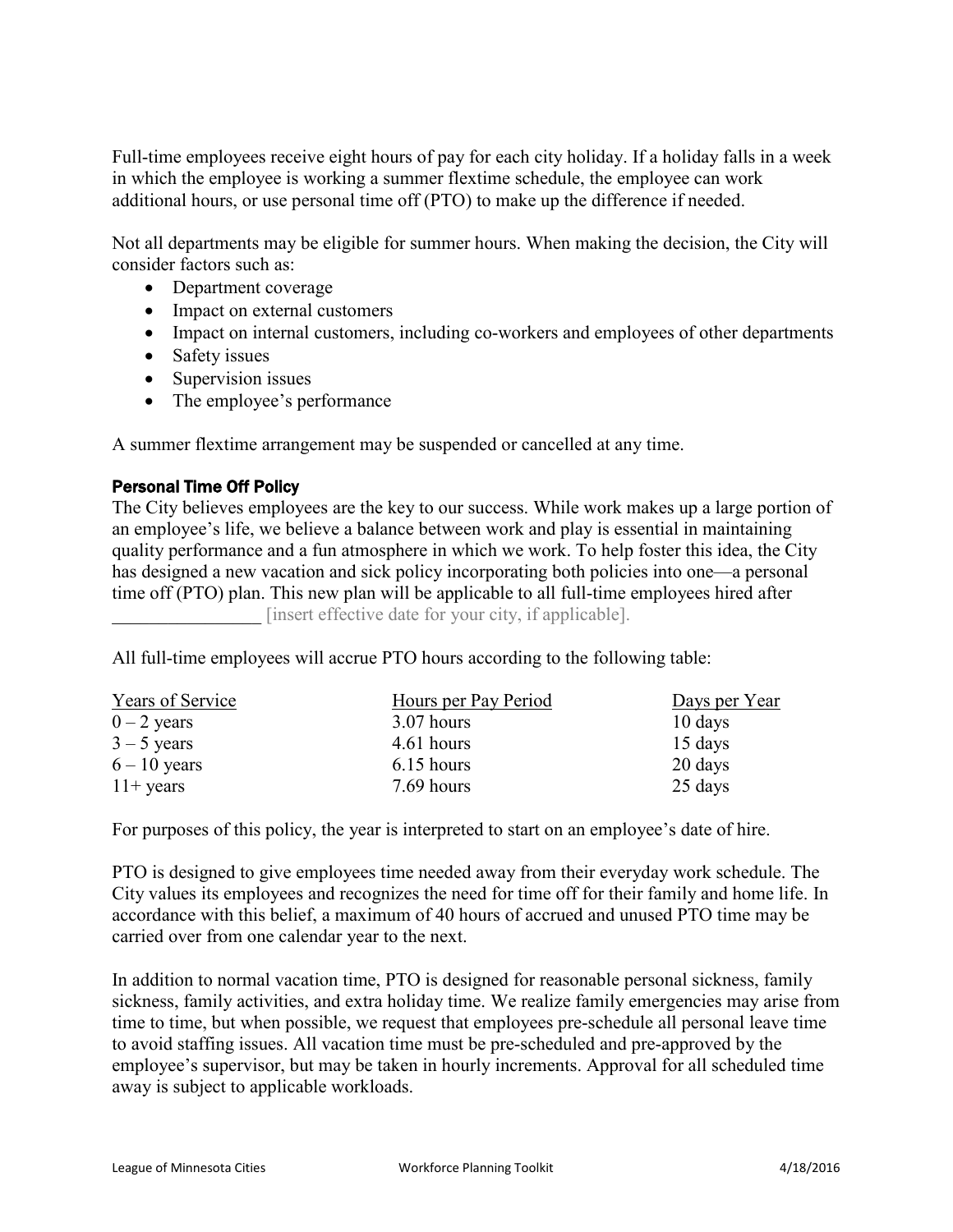#### Career/Education Leave Policy

The City recognizes an employee's need for time off to seek educational advancement opportunities can serve to enhance an employee's present position performance or future promotional opportunities within the City.

#### *Eligibility*

A full-time employee who has been employed continuously with the City for a minimum of five years and additionally, if employed longer than five years, has not been granted a similar leave within the previous seven years of employment, is eligible for a period of time off without pay.

The reason for requesting such a leave must be substantiated in detail by the employee in writing, and must be related to the exploration of a potential career change or for educational advancement opportunities that serve to enhance an employee's present position performance or future promotional opportunities within the City.

#### *Length of Leave*

An employee may request a period of time off without pay for a period of not less than three months and no more than six months, under this policy.

#### *Notice Requirements*

The written request for leave must be submitted in advance to the employee's supervisor and the department director. The employee's section is a supervisor and/or department director] shall review and submit his or her recommendation to the City Administrator for review and recommendation to the City Council for final consideration. A denial of the request at any stage of the review process will be final, with no further review.

#### *Consideration for Approval*

The City shall grant or deny such leave at its discretion upon review of the circumstances of the request and consideration of the following:

- The ability of the City to function without the services of the employee for the extended period, and the cost of temporary replacement of the employee, if necessary or even feasible, depending upon the nature of the employee's job.
- The employee's length of service and attendance record.
- The employee's job performance.
- The benefit of such leave to the City as well as to the employee.
- No such leave will be granted to an employee who has been employed full-time with the City for less than five years or who has had such leave within the previous seven years.

#### *Job Protection*

In general, an employee returning from an authorized leave shall be reinstated to his or her former position or a position equivalent in pay, benefits, and other terms and